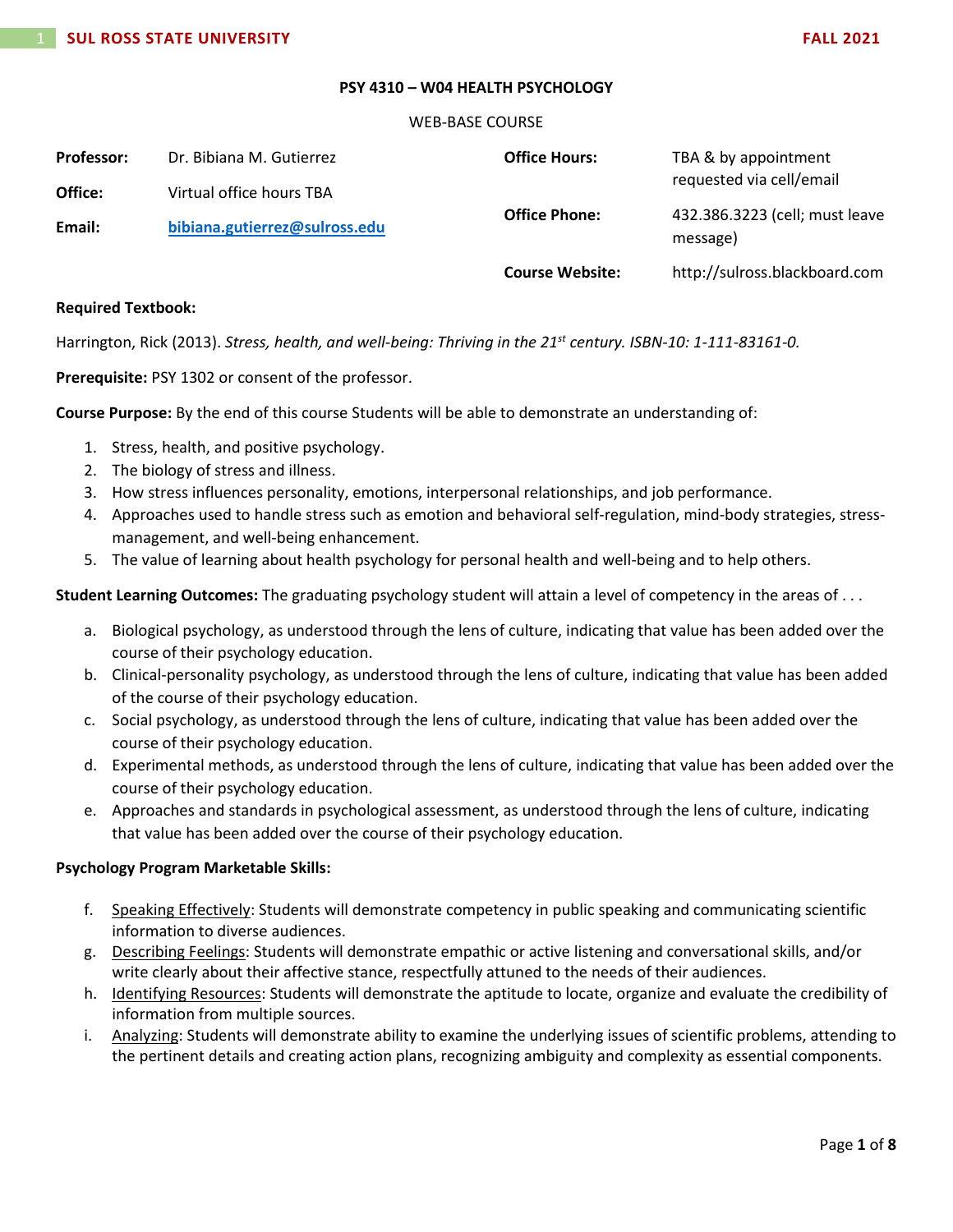**Distance Education Statement:** Students enrolled in distance education courses have equal access to the university's academic support services, such as Smarthinking, library resources, online databases, and instructional technology support. For more information about accessing these resources, visit the SRSU website. Students should correspond using Sul Ross email accounts and submit online assignments through Blackboard, which requires secure login information to verify students' identities and to protect students' information. The procedures for filing a student complaint are included in the student handbook. Students enrolled in distance education courses at Sul Ross are expected to adhere to all policies pertaining to academic honesty and appropriate student conduct, as described in the student handbook. Students in webbased courses must maintain appropriate equipment and software, according to the needs and requirements of the course, as outlined on the SRSU website.

# **Course Policies:**

# **1. Attendance and Class preparation:**

Class attendance is governed by the SRSU policy stated in the schedule of classes. Students will be dropped with an "F" when you have accumulated six (6) or more absences OR the equivalent in a web-based course. Class attendance in this course includes logging onto Black Board during the first week of class, taking exams on time,

# **2. Late Work and Make-Up Assignments:**

If you cannot participate in this web-based class due to an emergency, excused-absence, or universityauthorized absence, inform the professor as soon as possible *via email* of the situation. Late or make-up assignments and exams will only accepted in the case of an emergency or excused absence with appropriate documentation (doctor's note, etc.)

Student absent for a university-authorized activity (such as a game, tournament, or event) will be allowed to make up the missed exam and/or complete the assignment scheduled for that day. **However,** it is the Student's responsibility to make these **arrangements for make-up exams/assignments with the professor** *BEFORE* **the absence via email request.** This DOES NOT INCLUDE absences related to paid (SRSU or otherwise) employment.

# **4. If You Get/Are Sick**:

Student health services [\(https://www.sulross.edu/page/343/student-health-services\)](https://www.sulross.edu/page/343/student-health-services) is staffed by a [registered](https://www.sulross.edu/faculty-and-staff/945/health-services-coordinator)  [nurse](https://www.sulross.edu/faculty-and-staff/945/health-services-coordinator) located in University Center Suite 211 from 8 am- 5 pm Monday through Friday. Minor treatments, [over](http://www.sulross.edu/page/1462/medications)[the-counter medication](http://www.sulross.edu/page/1462/medications) and basic first-aid supplies are available at no cost to Students. SRSU has a Student medical agreement with [Preventive Care Health Services \(PCHS\)](http://www.pchsmedclinic.org/locations) to provide limited outpatient care, see covered [services.](http://www.sulross.edu/page/1471/preventive-care-health-services) The clinic is [located opposite Alpine High School](http://www.sulross.edu/gallery-image/4341/health-service-locations) across State highway 118 North with parking off Anson Avenue from 8 am to 5 pm Monday through Friday and the 2nd Saturday of each month from 9 am to 3 pm. To schedule an appointment, call (432) 837-4555. Your current Student ID card will be requested at check-in.

# **5. Students with Special Needs:**

Sul Ross State University (SRSU) is committed to equal access in compliance with Americans with Disabilities Act of 1973. It is SRSU policy to provide reasonable accommodations to students with documented disabilities and it is the Student's responsibility to initiate the request. **Please contact the Accessibility Services Coordinator, Ferguson Hall (Room 112) at 432.837.8203; mailing address is P.O. Box C-171 Sul Ross State University, Alpine, Texas 79832. Students should then contact the instructor as soon as possible to initiate the recommended accommodations.**

# **6. Religious Observance:**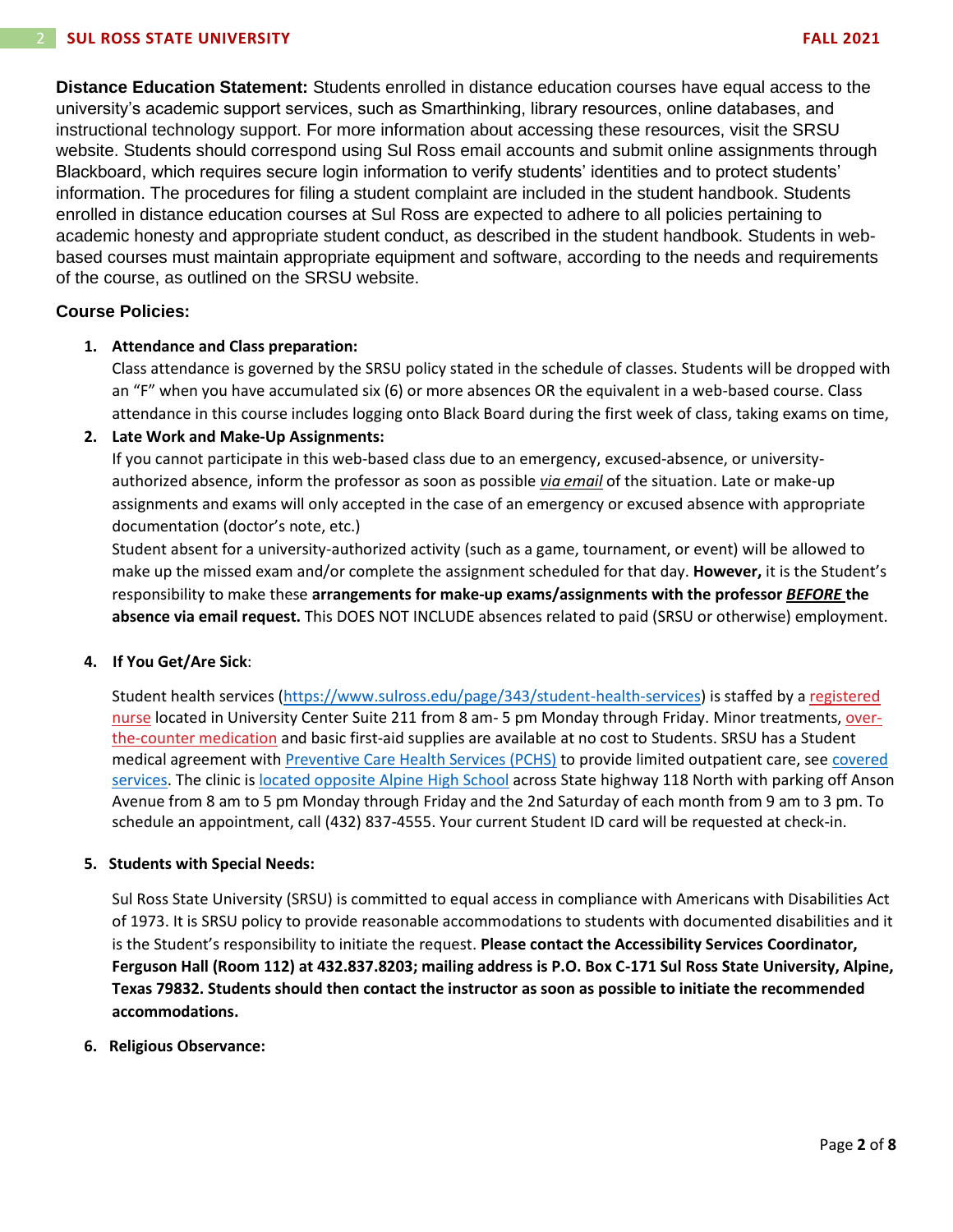Any student absent from classes for the observance of a religious holy day will be allowed to take make-up the exam/assignment scheduled for that day. Arrangements for missing class due to a religious observance must be made with the professor vial email *BEFORE* that absence.

# **7. Course Behaviors - Respect and Disruptions:**

Watch the **VIDEO on NETIQUETTE** on Black Board. You are encouraged and expected to openly engage in discussions, ask questions, share ideas, and express your thoughts in this web-based course in the same manner as in a face-to-face course. Please treat each other with dignity and respect and avoid disruptive behaviors. You are responsible for knowing what behaviors are acceptable versus unacceptable as referred to in the Student Conduct and Discipline section of the SRSU Student Handbook

[\(http://www.sulross.edu/sites/default/files//sites/default/files/users/docs/stulife/student\\_conduct\\_discipline.p](http://www.sulross.edu/sites/default/files/sites/default/files/users/docs/stulife/student_conduct_discipline.pdf) [df\)](http://www.sulross.edu/sites/default/files/sites/default/files/users/docs/stulife/student_conduct_discipline.pdf).

# **8. Academic Integrity:**

Any instance of academic misconduct such as turning in an identical written assignment for another course without approval, cheating and plagiarizing written assignments, collusion, or misrepresenting facts will be punished to the full extent of the university's disciplinary policy and/or through legal action if indicated. You are responsible for reading the statement on *Academic Honesty* in the SRSU Student Handbook [\(http://www.sulross.edu/sites/default/files//sites/default/files/users/docs/stulife/student\\_conduct\\_discipline.p](http://www.sulross.edu/sites/default/files/sites/default/files/users/docs/stulife/student_conduct_discipline.pdf)  $df$ ). The faculty considers academic dishonesty to be a serious matter and will act accordingly. Students caught engaging in any form of academic dishonesty will receive no credit for assignments/exams and more severe penalties may be pursued, including but not limited to failing the course.

# **9. Communicating with the Professor:**

The best way to contact me is through email at [bmg15th@sulross.edu.](mailto:bmg15th@sulross.edu) I strive to respond as soon as possible. If you do not receive a reply within 24 to 48 hours, please resend your email or call my cell 432.386.3223 and leave a message. If you text you must identify yourself and what course/section you are in for a response. During weekends, holidays, and breaks there may be a longer delay in a response until the next regular work day.

# **COURSE REQUIREMENTS:**

- 1. **Regular and active Black Board Participation (BP = 100 points).** Your individual activity on black board will be monitored via logs maintained by Black Board. It is your responsibility to check your email daily and for any announcements related to this course. (This is a subjective judgment on my part regarding the quality of your participation, taking exams when scheduled, submitting assignments on time, and posting as required by due dates).
- **2. Fourteen (14) Exams (each EXM = 100 points).** *There are ABSOLUTELY NO MAKE-UPS on the Final Exam. It is NOT cumulative.* All EXAMS are open book and notes. All Exams will be administered via Black Board at scheduled times. You may use your textbook, notes, copies of the Power Point, etc. during exams.
- *3.* **Discussion Posts (DP = 20 points/post)** (paragraph in the range of 3 to 4 sentences or more if you wish) of your thoughts, feelings, ideas, and/or reactions to your chapter readings as related to your experience and/or other things you have learned. *These summaries will be posted publicly for all students in the course to view* for the purpose of creating a sense of universality of experience and enhancing shared learning. It can also be a springboard to encourage conversations (threads) among students if you wish. *Please be mindful that once posted, your posts cannot be changed or deleted, and are monitored by the professor.*
- 4. Develop and write your own personalized **Stress Management and Well-Being Plan** (**SMWP** = 100points) using the format of Chapter 15 in the textbook. Refer to SMWP Rubric.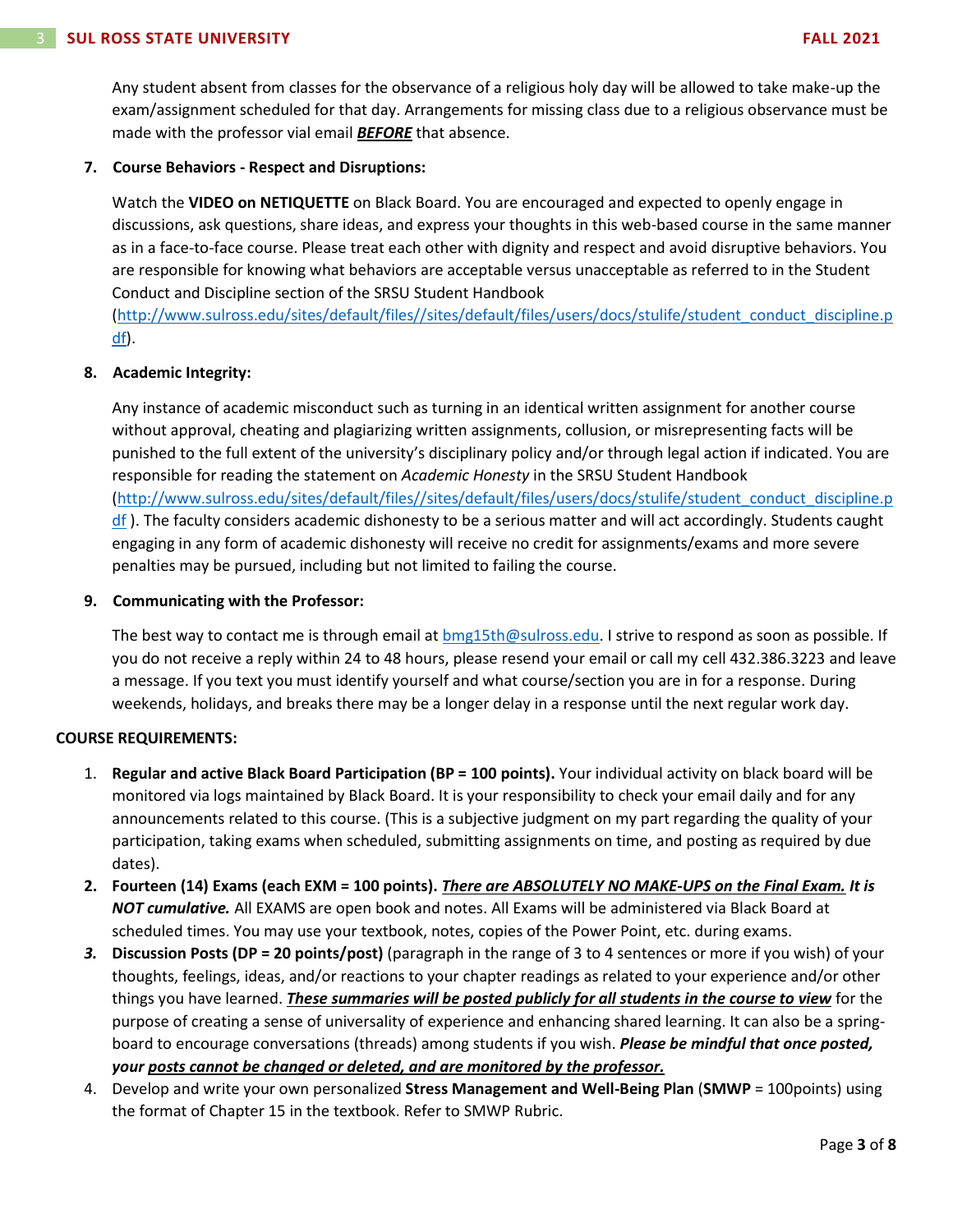5. **Power Point Presentation over a topic of your interest related to the content of this course, health psychology. (PP** = 200 points). *Assignment to be submitted to Black Board.* See instructions on Black Board for Grading Rubric. Research the most recent literature on your topic and develop an original power point presentation. Follow APA guidelines (Publication Manual of the American Psychological Association, 6th ed., 2nd printing). Feel free to use this website (https://owl.english.purdue.edu/owl/resource/664/01/), or another reputable website, go to the library, or purchase your own copy if you plan to go to graduate school.

### **GRADES:**

 $90-100 = A$ ;  $80-89 = B$ ;  $70-79 = C$ ;  $60-69 = D$ ;  $0-59 = F$ 

All grades will be averaged together to equal your final grade.

# **EXTRA CREDIT: No extra credit offered in this course.**

**PLEASE READ:** During the course of this class, Students may have strong emotional/psychological reactions to the course material and/or discussions. If you feel that you are having difficulty with the learning environment, please discuss this with me immediately before continuing the course. Counseling and Accessibility Services [\(http://www.sulross.edu/section/2408/counseling-accessibility-services\)](http://www.sulross.edu/section/2408/counseling-accessibility-services) can provide brief, short-term individual and group counseling or refer you to off-campus providers. You have already paid for these services through your Student Service Fee, whether you use them or not.

**If you have any issue or concern, I would appreciate you speaking with me first. If you feel we cannot come to a reasonable resolution, know that you can speak with the Behavioral and Social Sciences Department Chair, Dr. Mark Saka (432.837.8157) regarding your concerns.**

**I endeavor to maintain a safe learning environment for all and expect the highest standard of conduct from each one of us and the collective. I welcome constructive feedback in the service of this goal.**

**This syllabus is accurate to the best of my ability, but I reserve the right to modify it at any time and will inform you as soon as possible. If I do make any changes, I aspire to do so for the reasons of student fairness and/or circumstances beyond my control.**

*DISCLAIMER: The material presented in this course will be of a general nature. It is provided for the sole purpose of exploring and providing a cursory view of an advanced topic in the field of psychology at Sul Ross State University (SRSU). It*  is NOT in any fashion rendering professional health advice. Before relying on the material in any important matter, *Students should carefully evaluate its accuracy, currency, completeness and relevance for their purposes, and should obtain appropriate professional advice relevant to their particular circumstances. The information provided in this course is absolutely NOT a substitute for the health advice or treatment provided by a licensed mental/health professional. Students should regularly consult a professionally licensed provider in matters relating to their mental and physical health and particularly with respect to any symptoms that may require diagnosis or medical attention. In some cases the material may incorporate or summarize views, guidelines or recommendations, but does not necessarily reflect the views of the instructor, or indicate a commitment to a particular course of action. Information covered in this course does NOT constitute an endorsement of or serve as a substitute for treatment. The content of this course DOES NOT in any form or fashion include any training to Students for the purpose of providing therapeutic services to others.*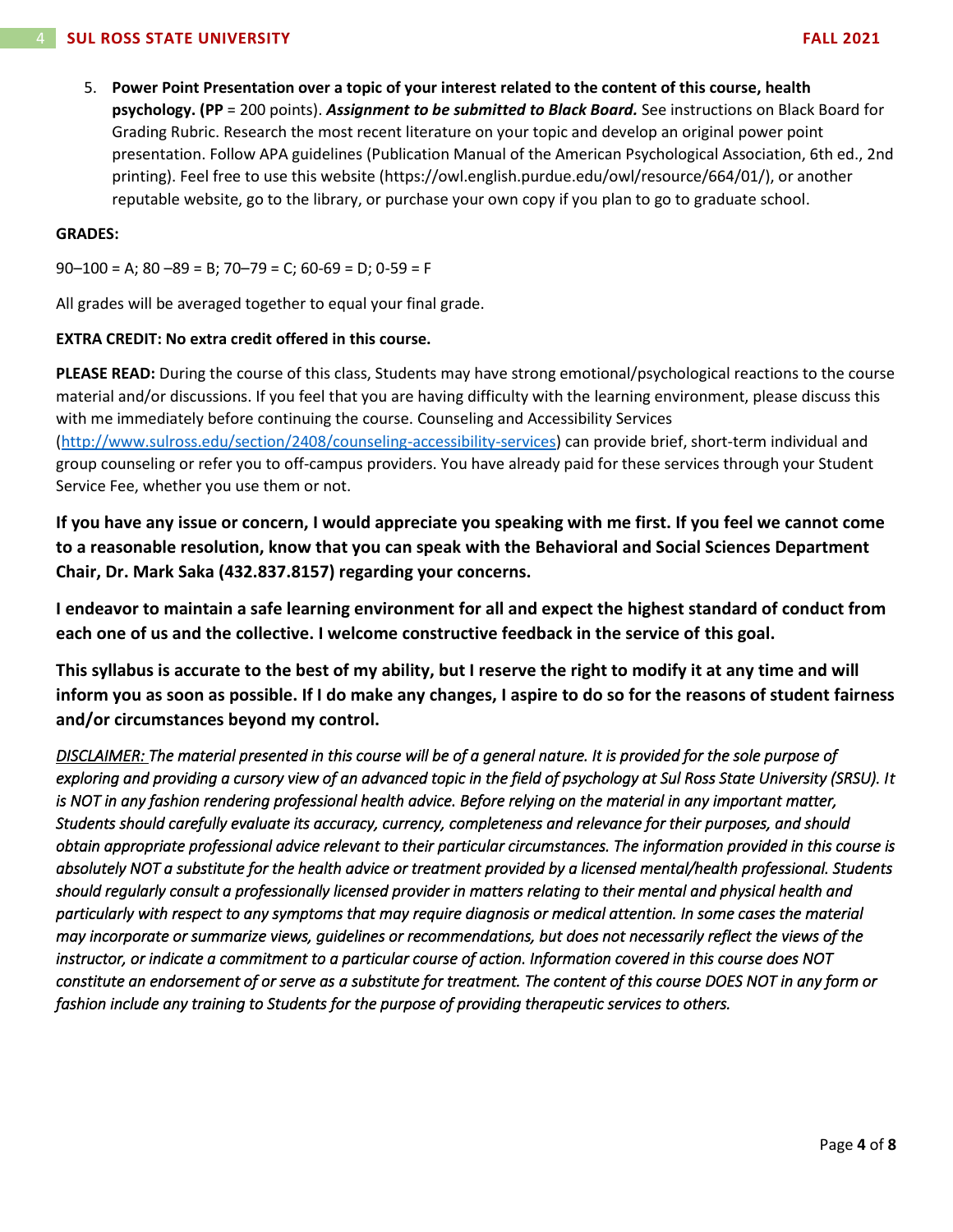# **COURSE SCHEDULE**

### **WEEK 1 (8/24-8/30)**

REVIEW Syllabus, get oriented to Black Board for course, obtain required textbook as quickly as you can.

POST Introduce yourself to the class and what you hope to learn from the course (by Sunday 8/30)

READ Chapter 1 Stress and Health (by 9/4)

### **Week 2 (8/31-9/6)**

**READ** Chapter 1 Stress and Health (by Friday 9/4)

**POST1** Over Chapter 1 by Sunday 9/6 *midnight*)

### **Week 3 (9/7-9/13)**

**READ** Chapter 2 Positive Psychology (by Friday 9/11)

**POST2 over Chapter 2** (by Sunday 9/13 *midnight*)

**EXAM1 over Chapter 1** on Black Board (75 mins to complete) **Open from 8am (Monday 9/7)** *CLOSES midnight (Friday 9/11)* (*75minutes to complete)*

### **Week 4 (9/14-9/20)**

**READ** Chapter 3 Stress and the Nervous System (by Friday 9/18)

**POST3** Over Chapter 3 (by Sunday 9/20 *midnight*)

**EXAM2 over Chapter 2** on Black Board (75 mins to complete) **Open from 8am (Monday 9/14)** *CLOSES midnight (Friday 9/12)* (*75minutes to complete)*

# **Week 5 (9/21-9/27)**

**READ** Chapter 4 Stress, Illness, and the Immune System (by Friday 9/25)

**POST4** Over Chapter 4 (by Sunday 9/27 *midnight*)

**EXAM3 over Chapter 3** on Black Board (75 mins to complete) **Open from 8am (Monday 9/21)** *CLOSES midnight (Friday 9/25)* (*75minutes to complete)*

#### **Week 6 (9/28-10/4)**

**READ Chapter 5** Impact of Stress on Health Conditions (by Friday 10/2)

**POST5** Over Chapter 5 (by Sunday 10/4 *midnight*)

**EXAM4 over Chapter 4** on Black Board (75 mins to complete) **Open from 8am (Monday 9/28)** *CLOSES midnight (Friday 10/2)* (*75minutes to complete)*

#### **Week 7 (10/5-10/11)**

**READ** Chapter 6 Personality and Stress (by Friday 10/9)

**POST6** Over Chapter 6 (by Sunday 10/11 *midnight*)

**EXAM5** over Chapter 5 on Black Board (75 mins to complete) **Open from 8am (Monday 10/5)** *CLOSES midnight (Friday 10/9)* (*75minutes to complete)*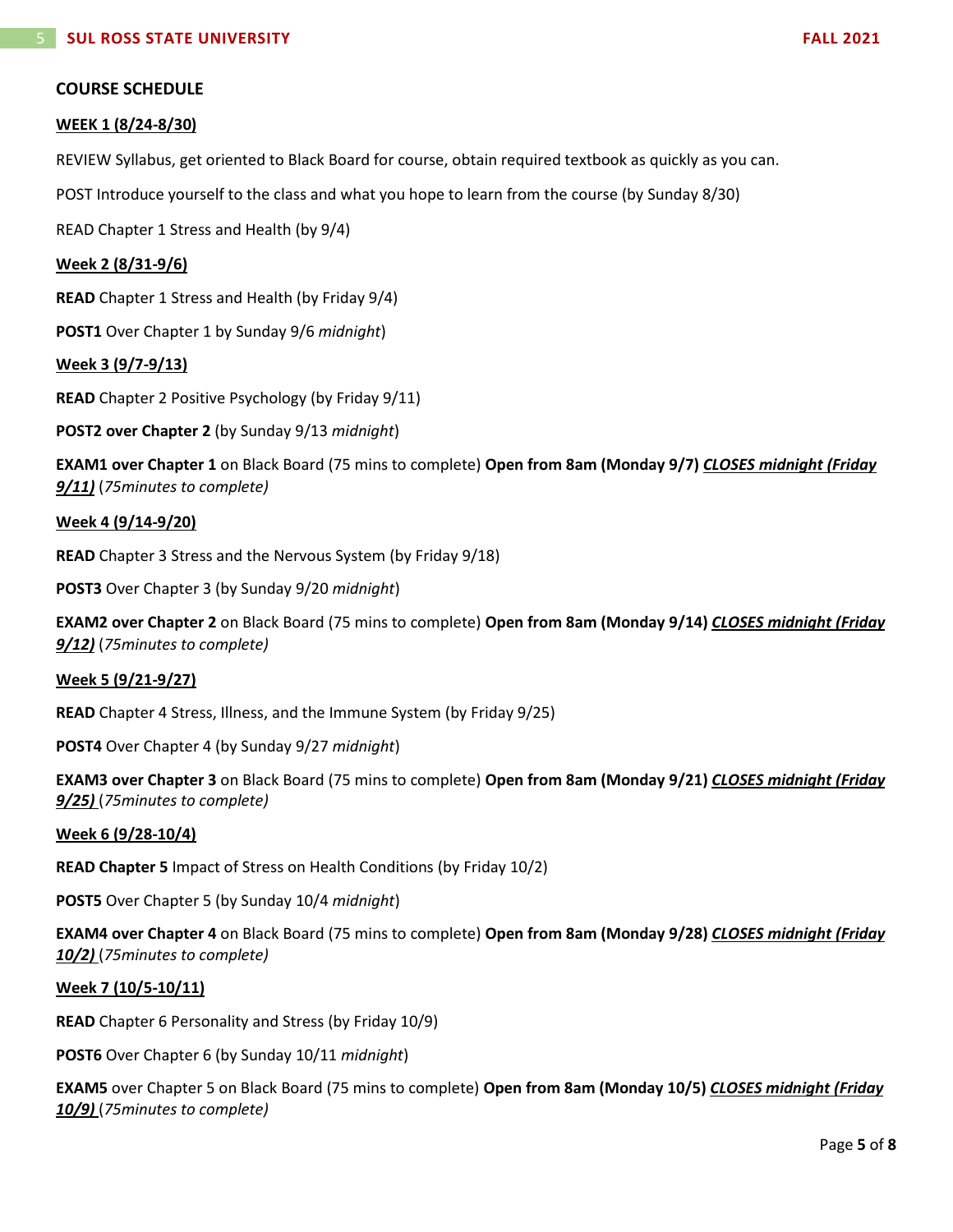# **Week 8 (10/12-10/18)**

**READ** Chapter 7 Anxiety, Anger, and Depression (by Friday 10/16)

**POST8 Over Chapter 7** (by Sunday 10/18 *midnight*)

**EXAM6 over Chapter 6** on Black Board (75 mins to complete) **Open from 8am (Monday 10/12)** *CLOSES midnight (Friday 10/16)* (*75minutes to complete)*

**\*\*UPLOAD** POWER POINT PRESENTATION TOPIC (*by Sunday 10/18 midnight*)

### **Week 9 (10/19-10/25)**

**READ** Chapter 8 Interpersonal Stress (by Friday 10/23)

**POST8** Over Chapter 8 (by Sunday 10/25 *midnight*)

**EXAM7** over Chapter 7 on Black Board (75 mins to complete) **Open from 8am (Monday 10/19)** *CLOSES midnight (Friday 10/21)* (*75minutes to complete)*

# *~ SKIP CHAPTERS 9 & 10 ~*

### **Week 10 (10/26-11/1)**

**READ** Chapter 15 Guidelines for Stress Management and Well Being Enhancement (by Friday 10/30)

**POST9 Over Chapter 15** (by Sunday 11/1 *midnight*)

**EXAM8 over Chapter 8** on Black Board (75 mins to complete) **Open from 8am (Monday 10/26)** *CLOSES midnight (Friday 10/30)* (*75minutes to complete)*

**\*\*UPLOAD** STRESS MANAGEMENT & WELL-BEING PLAN *(by Sunday 11/1 midnight)*

#### **Week 11 (11/2-11/8)**

**READ** Chapter 11 Physical Activity and Exercise (by Friday 11/6)

**POST11 Over Chapter 11** (by Sunday 11/8 *midnight*)

**EXAM9 over Chapter 15** on Black Board (75 mins to complete) **Open from 8am (Monday 11/2)** *CLOSES midnight (Friday 11/6)* (*75minutes to complete)*

#### **Week 12 (11/9-11/15**

**READ** Chapter 12 Nutrition (by Friday 11/13)

**POST12 Over Chapter 12** (by Sunday 11/15 *midnight*)

**EXAM11 over Chapter 11** on Black Board (75 mins to complete) **Open from 8am (Monday 11/9)** *CLOSES midnight (Friday 11/13)* (*75minutes to complete)*

# *~ NO EXAM10 ~*

# **Week 13 (11/16-11/22)**

**READ** Chapter 13 Self-Regulation Relaxation Strategies (by Friday 11/20)

**POST13 Over Chapter 13** (by Sunday 11/22 *midnight*)

**EXAM12 over Chapter 12** on Black Board (75 mins to complete) **Open from 8am (Monday 11/16)** *CLOSES midnight (Friday 11/20)* (*75minutes to complete)*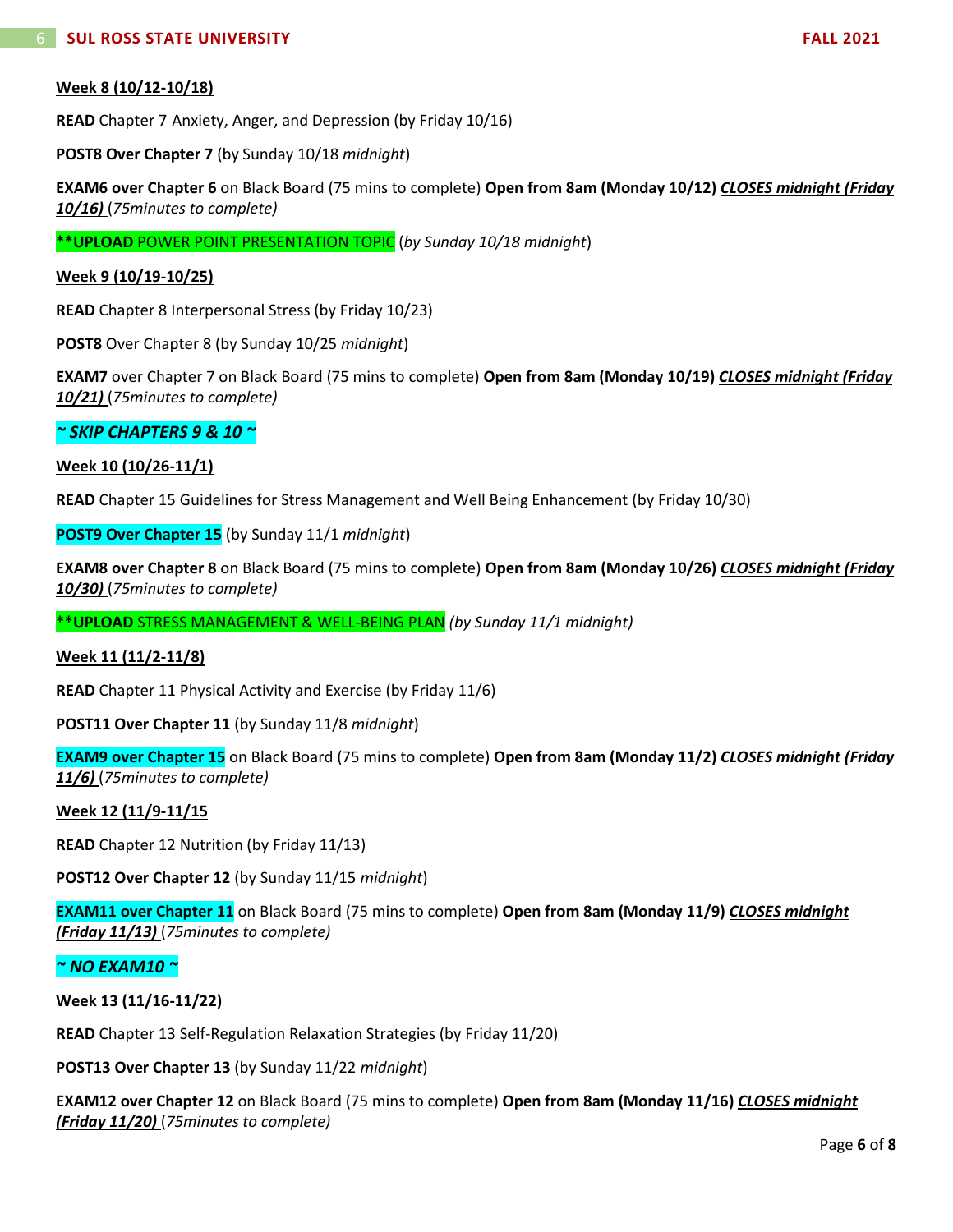# *Week 14 (11/23-11/29)*

**\*\*UPLOAD** Power Point Presentation (by Monday 11/23 *midnight*)

**READ** Chapter 14 Meditation, Yoga, and Biofeedback (by Friday 11/29)

**POST14 Over Chapter 14** (by Sunday 11/29 *midnight*)

*Thanksgiving Holiday – NO f2f CLASSES - 11/25-27*

**Week 15 (11/30-12/6)**

*Dead Day 12/3*

**POST15 Over** what you have learned in this course and will take with you (due Sunday 12/6 *midnight*)

**FINAL EXAM14 over Chapter 14** on Black Board (120 mins to complete) **Open from 8am (Monday 11/30)** *CLOSES midnight (Friday 12/4) (NO EXAM13) ABSOLUTELY NO MAKE UP EXAMS – NO EXCEPTIONS*

**Week 16 (12/7-12/13)**

*It is your responsibility to make sure you have completed all your Discussion Posts, Exams, etc. verify in My Grades in Black Board BY 12/7*

**Your lowest exam grade will be dropped based on what you have submitted by the 12/7 deadline.**

*[12/10 FINAL GRADES DUE FOR GRADUATING STUDENTS DUE BY NOON] – Email to remind me!*

*[12/14 FINAL GRADES DUE FOR CONTINUING STUDENTS DUE BY NOON]*

*THE MOST CURRENT VERSION OF THIS SYLLABUS WILL ALWAYS BE LOCATED ON THE*

*BLACK BOARD ASSOCIATED WITH THIS COURSE*

**This syllabus is accurate to the best of my ability, but I reserve the right to modify it at any time and will inform you as soon as possible. If I do make any changes, I aspire to do so for the reasons of Student fairness and/or circumstances beyond our control.**